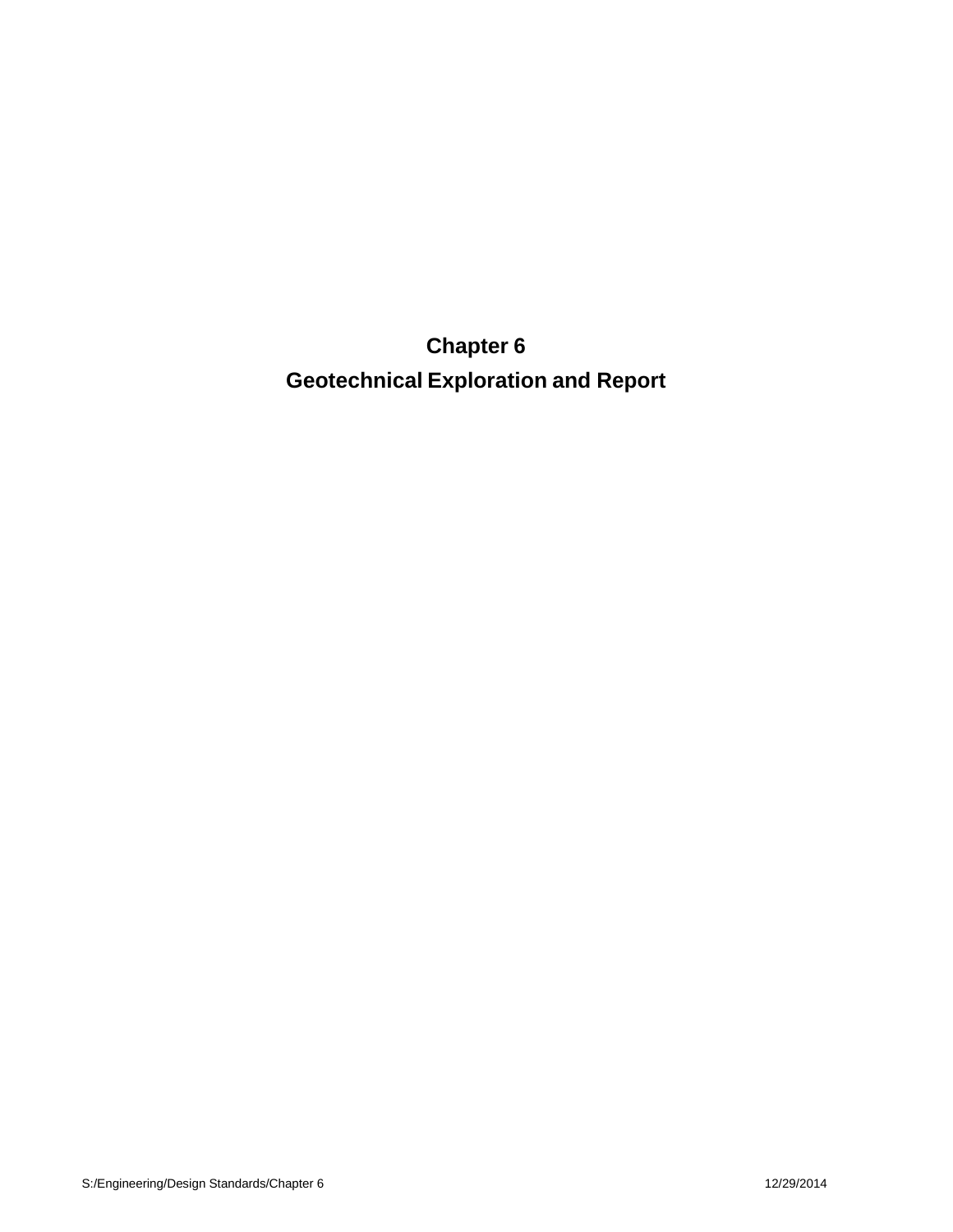# **Chapter 6**

## **Geotechnical Exploration and Report**

| <b>Section</b> | <b>Topic</b>     | Page |
|----------------|------------------|------|
| 6.1            | General          | 6.1  |
| 6.2            | When Required    | 6.1  |
| 6.3            | Soil Exploration | 6.1  |
| 6.4            | Report           | 6.2  |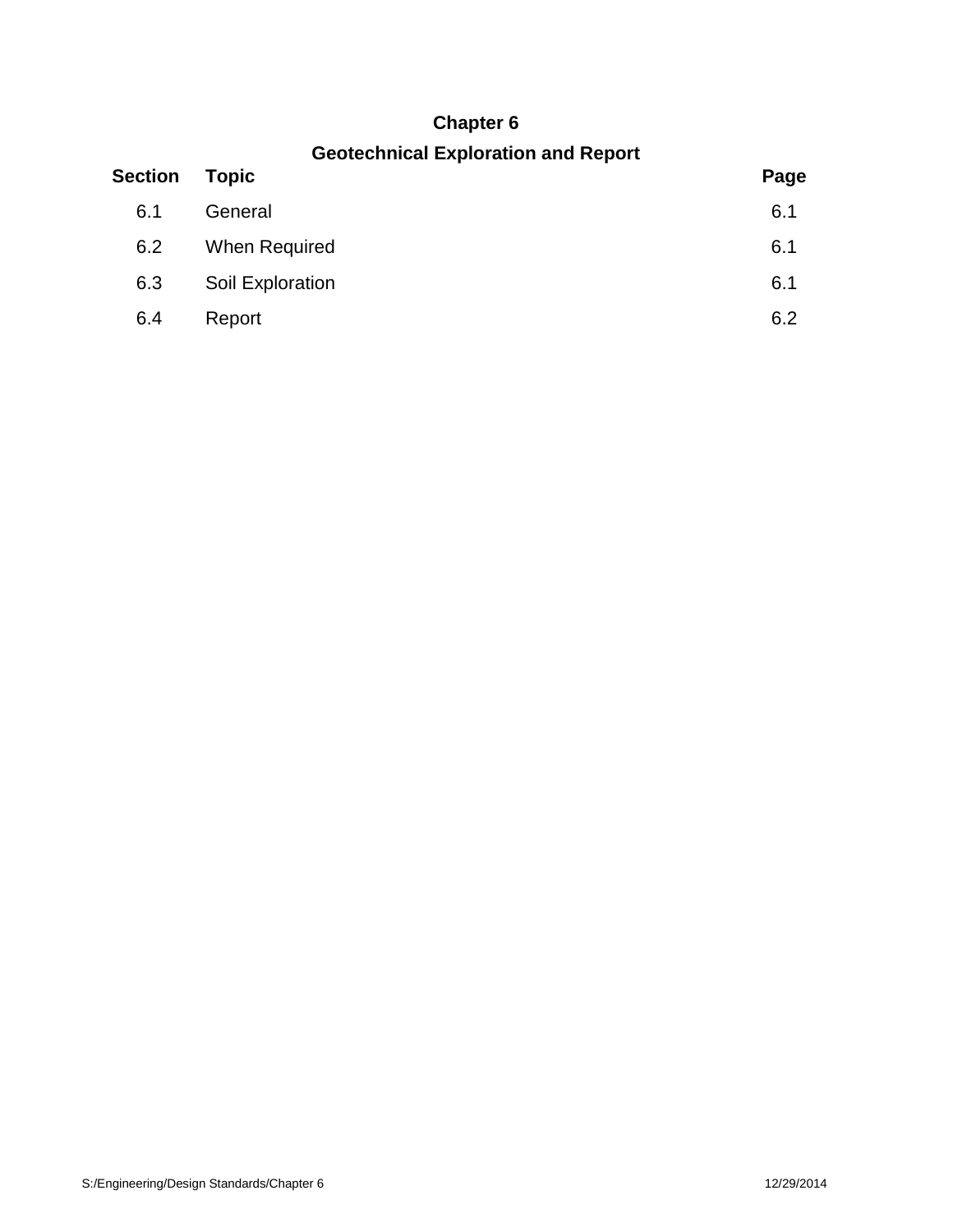## **Chapter 6**

## **Geotechnical Exploration and Report**

## **6.1 General**

The geotechnical exploration and report shall determine any special geotechnical conditions and make recommendations regarding the special conditions, grading, foundations, and pavement.

## **6.2 When Required**

For public improvement projects, the determination as to when soils reports will be required will be determined on an individual, case-by-case basis by the City Engineer.

#### **6.3 Soil Exploration**

**6.3.1 General.** When geotechnical explorations are required, all sampling and testing of the soil shall be performed in accordance with the appropriate AASHTO (American Association of State Highway and Transportation Officials) and ASTM (American Society for Testing and Materials) designations.

**6.3.2 Sampling.** Representative samples of the soils shall be obtained by drilling shallow penetration soil borings along the route of the existing or proposed public right-of-way.

**6.3.2.1** Borings shall extend to a minimum depth of 5.0 feet below the proposed subgrade foundation, or 2.0 feet below the flow line elevation of any pipe or conduit. Every third boring, or a minimum of one boring, shall be of sufficient depth, or a minimum of 10 feet, for monitoring of the ground water elevation.

**6.3.2.2** Borings will be performed at close enough intervals to determine the boundaries of each significant soil type present.

**6.3.2.3** A random technique shall be used to select sampling locations.

**6.3.2.4** Spacing of the borings will vary with the uniformity of the soil profile and the topography. The maximum interval between soil borings may not exceed 400 feet.

**6.3.2.5** Where the original ground line is to be covered with fill material, 5-foot depth borings are necessary to determine the character of the support.

**6.3.2.6** Where drainage areas are crossed or boggy areas are encountered, the spacing of the borings shall be at closer intervals in order to determine the boundaries of the "soft" area. At these "weak" areas, the depth of the borings may also have to be increased in order to determine if and to what depth improved subgrade material will be required to provide uniform support for the construction.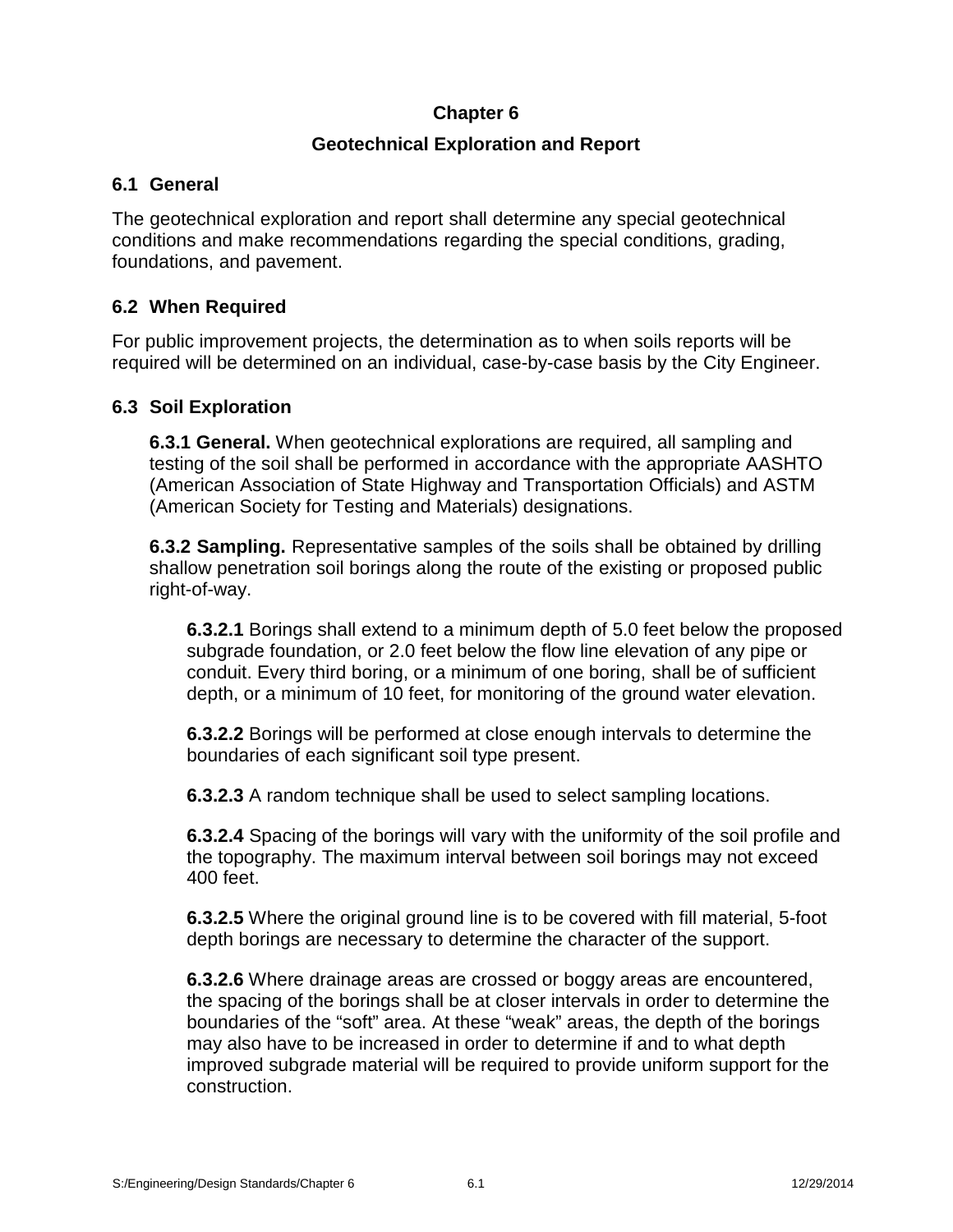**6.3.2.7** Representative samples from the borings shall be collected for submittal to a soils testing laboratory for evaluation.

**6.3.2.8** A boring log shall be maintained for each soils boring performed. The boring log shall contain a complete record of the soil material observed.

#### **6.3.3 Testing.**

**6.3.3.1** The tests required are those for identification and classification purposes. These tests include a standard sieve and hydrometer analysis (ASTM D422 of AASHTO T-88) and Atterburg Limits (ASTM D423 and 424 or AASHTO T-89 and 90). The test results are used to give a soil a descriptive name and letter symbol (in accordance with the Unified Soils Classification System) indicating its principle characteristics. Based on the test results, similar soil types can be placed into several major groups.

**6.3.3.2** These major groups shall be plotted on a profile sheet to determine their limits. The profile sheet is used with the laboratory data in selecting what soil types further testing should be performed on. Additional testing includes the moisture-density relationship (AASHTO T-99 or T-180) and California Bearing Ratio (MIL STD 621 Method 101 or ASTM D1883). The moisture-density relationship determines the maximum dry density and optimum moisture content for that particular soil. The CBR test is performed at 95 percent of the maximum dry density and at the optimum moisture content. The results of the CBR test determine the relative bearing value of the subgrade and is used in the pavement thickness design. A minimum of a three-point curve will be utilized for the CBR testing with a five-point curve preferred. If the various soil type areas are not large enough to justify separate pavement designs, a single design shall be made on the worst soil type.

#### **6.4 Report**

**6.4.1 General.** The report shall identify any geotechnical special conditions found in the exploration and recommendations to ameliorate the special conditions along with grading, foundations, and subgrade and pavement requirements. The recommendations may be divided into three parts: geotechnical special conditions, grading and foundation, and subgrade and pavement.

**6.4.2 Special Geotechnical Conditions.** The special conditions portion of the report shall consider ground water, frost susceptibility, erosion potential, soils creep, landsliding, expansive soils, soil corrositivity, and any other special geotechnical conditions the Geotechnical Engineer becomes aware of.

**6.4.3 Grading and Foundation.** The grading and foundation portion shall include data regarding the distribution and engineering characteristics of the various soil materials, data about groundwater levels, recommendations about the need for mitigation measures for special geotechnical conditions, grading criteria, foundation design criteria, and any other information the Geotechnical Engineer considers pertinent.